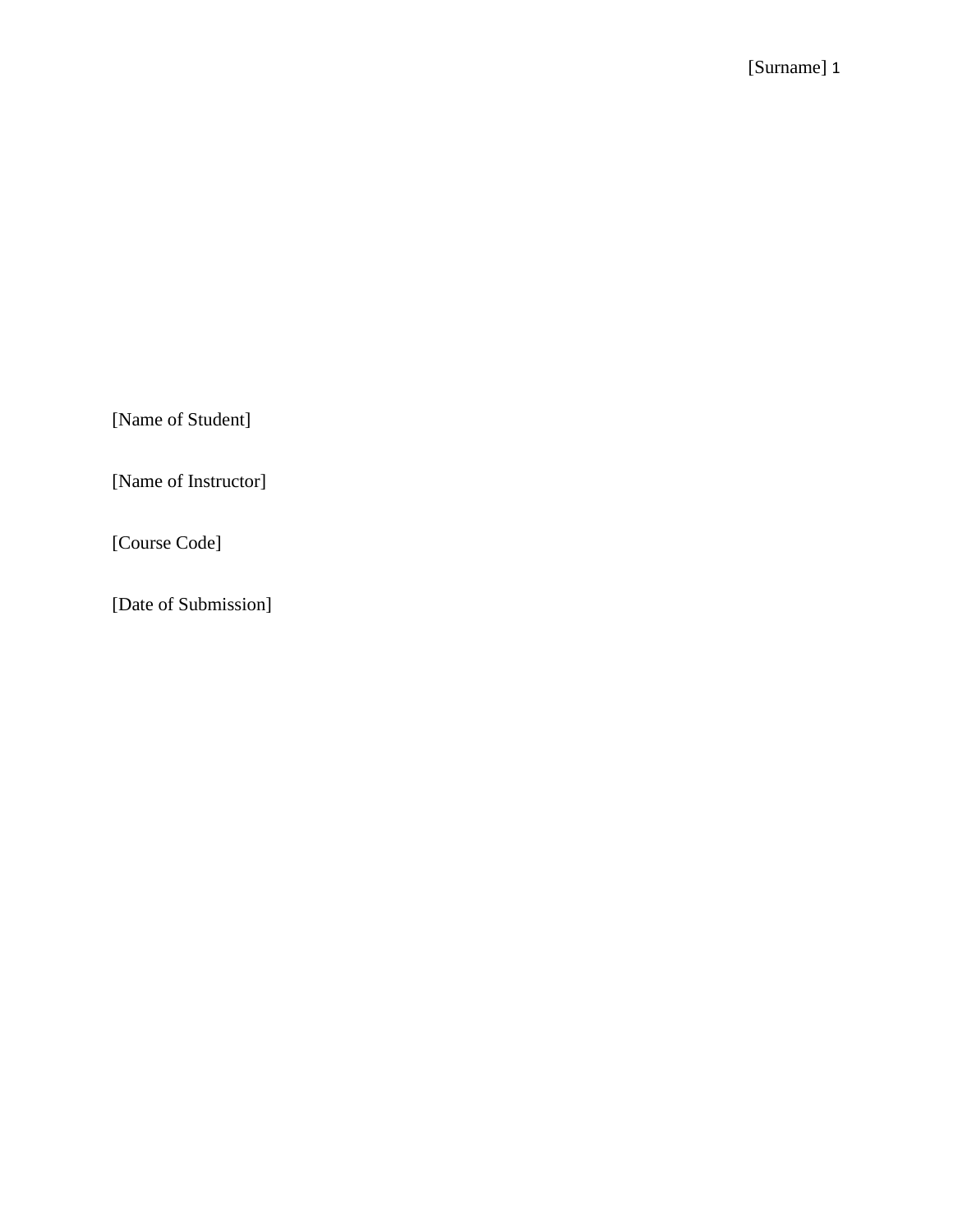## **Sprint Nextel**

Sprint Nextel has become a giant among the wireless companies by the merger of two companies. The companies involved in the merger were Sprint, which was ranked third in the US, with Nextel Communications that was fifth largest in the US. The company has a clientele of subscriber that are over fifty million in the United States. Based on the number of subscribers it comes third after companies like Verizon and Cingular. The company, however, is the largest all-digital wireless coverage provider in the US. Sprint Nextel provides its services in all fifty states and offers local exchange phone services for an excess of seven million access lines. Sprint has a relatively wide coverage in the East Coast compared to other regions in the US. However, it has left a few holes in the area in terms of service provision. The company has its main offices in Overland Park, Kansas. It has an employee population of about forty thousand (Agar, 112)

The firm's growth came in the 1970s, to become the largest telephone provider that is independent in the US. The company ten years later entered into X.25 data service that is a long distance voice service together with Uninet. The plan ensured it made complete fiber optics coverage in the whole country (Standard & Poor's 500 Guide, 14). The company then later offered a service, telespectrum, which was centered on providing cellular telephone services. It later sold this service to Centel. The company, however, acquired the company, Centel in the 1990s in a bid to re-enter the wireless market. The combination of wireless, local and long distance services made Sprint a unique company among its competitors. Sprint later developed a worldwide IP network that offered over ten gigabits per second foundation in the transatlantic areas, moving to 3G in 2002. The purchase of Nextel resulted to its renaming to Sprint Nextel. Its main competitors are Verizon Communications, Cingular and IT&T (Standard & Poor's 500 Guide, 14).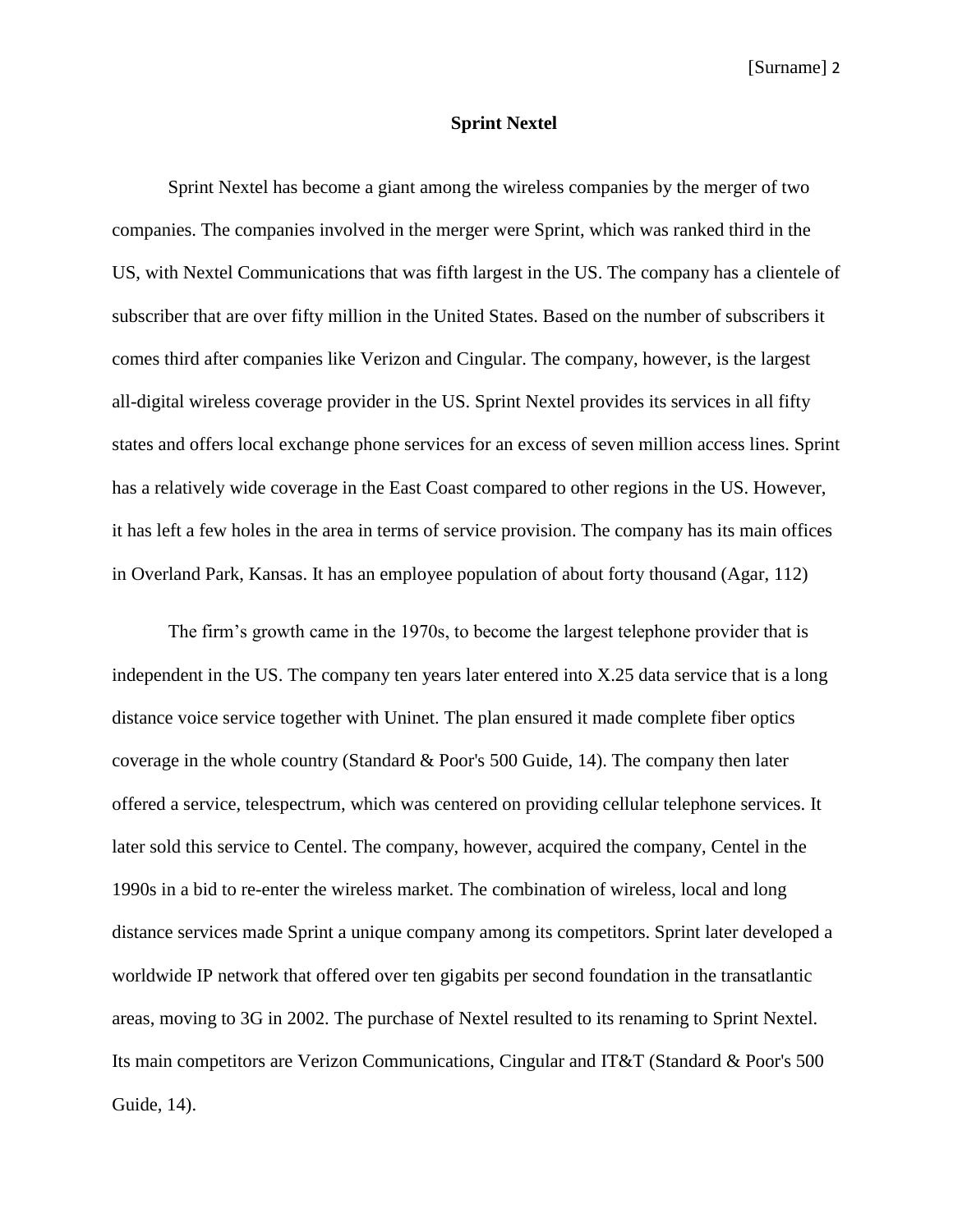An Executive Chairman, who is also the head of the board of directors, leads the company. A president who also serves as both the chief executive officer and a director is in charge of the company's day-to-day operations. A chief operations officer and chief financial officer assist the president. Also in the leadership hierarchy, is a senior vice president who is incharge of Corporate Strategy and Development (Bruner, 203)

The payment services by Sprint require \$40 for a two-year data plan for subsidized phones. For those who buy the phones at full price, a plan of \$15 is offered to them. The plan depends on the amount of data a client is planning to acquire. The company offers an improved deal for iPhone shoppers on single lines. They get to pay only \$50 for unlimited talk-time and messaging. Other phones' buyers get the offer at an additional ten dollars. These data deals are relatively cheap for Sprint's unlimited data users. Sprint also offers promotions on a temporary basis. Sprint's data prices are the cheapest among its competitors. The company is gearing towards clients who choose to upgrade early to their plans. The single line deal of sixty dollars for an unlimited talk and messaging plan proves to be a good plan (Fcc Record, 36)

The company has made tremendous efforts to improve their customer service. Customer experience can be directly influenced by the nature of customer service. Even though Sprint rarely engages with customers directly during installations, it realizes the importance of a workable customer service. The company has ensured the quality of their services to reduce the possibility of customers complaining. The company had a customer care strategy that is different from the common call durations by the client. It instead adopted a strategy that is aimed towards first call resolution. This move is one of the major factors contributing to the company's path to the peak of telecommunications by ensuring their customers are satisfied. Its competitors,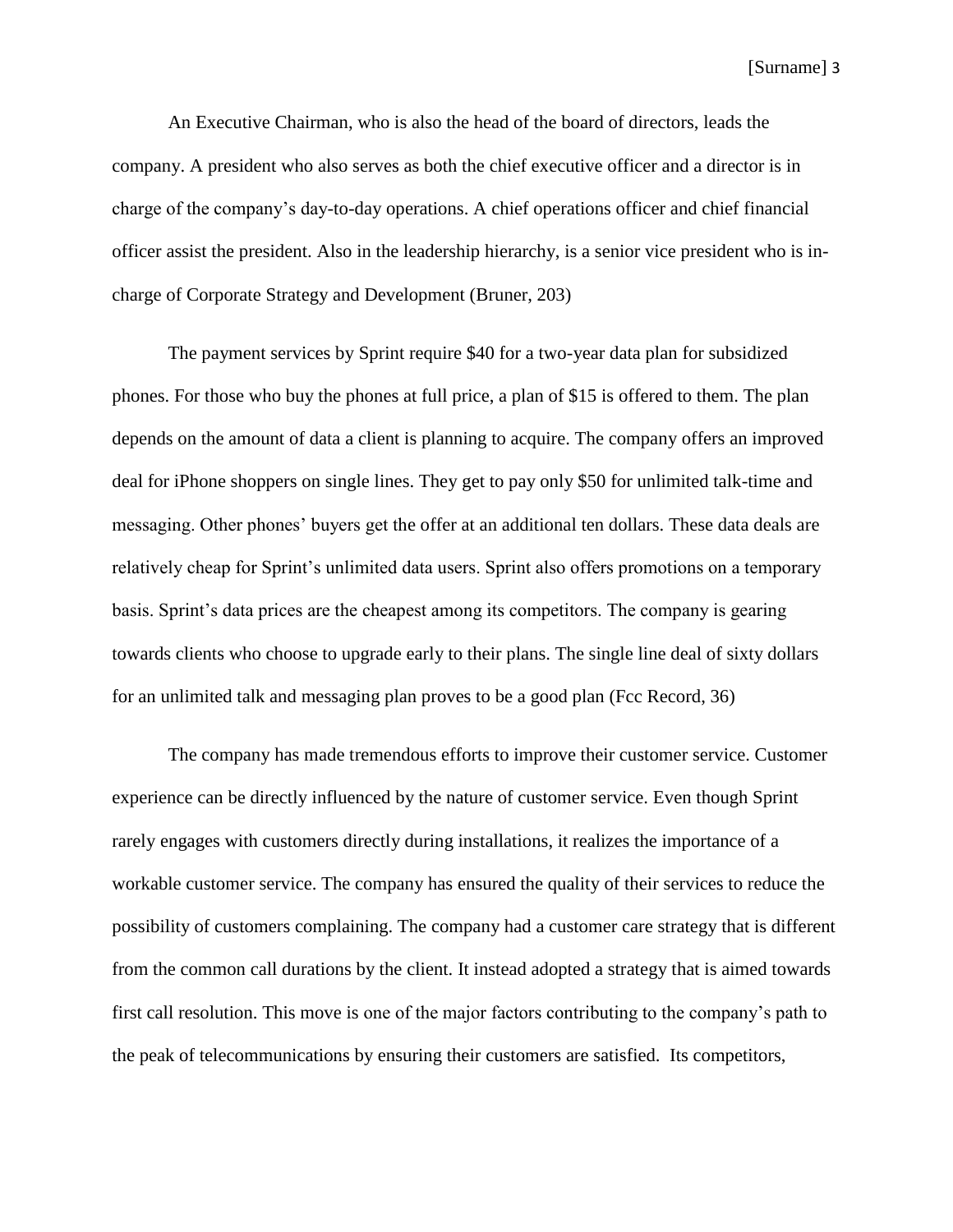however, have left behind the company in their retail presence. The company has also been unable to reach economies of scale (Crawford, 414).

### **External Environment**

Sprint's recognition has resulted in its large impact on the market in the recent years. The company realizes that one of the most significant factors for the success of a telecommunications company is network quality. The company's network is very extensive and spreads throughout the country. It has also been transformative in the market by introducing new technologies like 4G also known as WiMax network. Being the first in this network has helped the company gain a huge market share. The company has ensured network convergence where its subscribers can obtain any data with little restrictions with little effort. The company has done so by acquiring the technology, devices, and the skills to provide these services. Their technological advancement matches those of its competitors in terms of technological convergence and some high-end smartphones (Fcc Record, 39)

As the pressure for environmental protection grows, Sprint Nextel in 2007, made an announcement on its bid to reduce the emissions of greenhouse gasses. The company aims at reducing its average emissions by about twelve percent in the next decade. Their main strategy was the use of renewable energy sources and improving the efficiency of the energy flow and use. There is also a recycling plan for their products to reduce wastages (Fcc Record, 41-42).

The company is required by law to protect the privacy of their subscribers. New technologies have resulted in services like e-commerce and mobile banking that may expose the private financial details of their customers. The company has a duty to ensure that this data is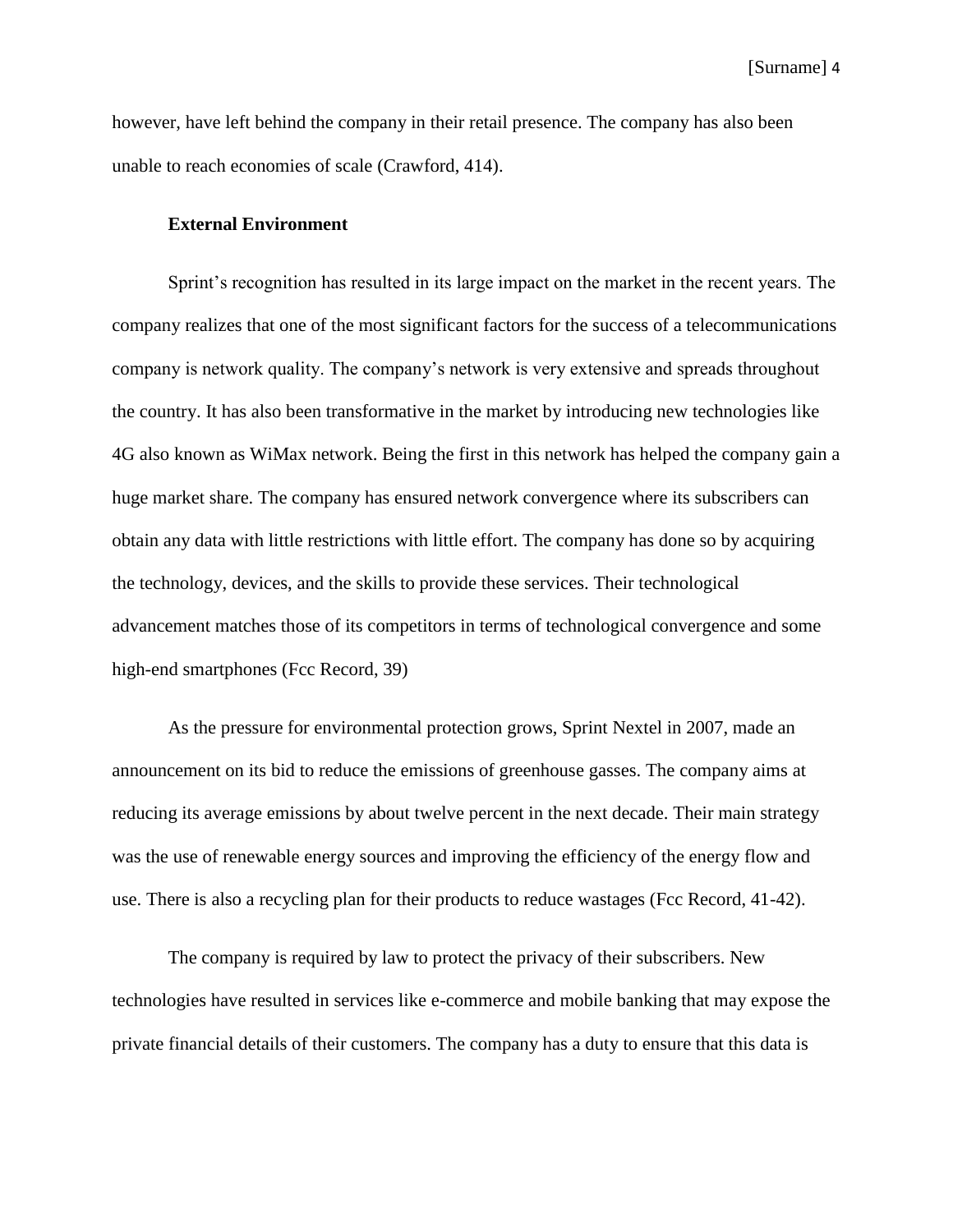safe. The law also requires that the company does not unnecessarily access this private data (Fcc Record, 44-45).

#### **Ethics and Corporate Responsibility**

Sprint Nextel has a responsibility to its stakeholders. The main stakeholders in the company are the employees, customers, shareholders, managers and the society that directly benefits from the company's operations. The government is also a major stakeholder in the company as it gains taxes from the company's operations. Business ethics is concerned with the moral responsibilities of the business. Adopting a model for corporate governance remains the duty of many managers. The managers have to choose an operating model that is in line with the objectives of the corporation (Agar, 120)

People who have a keen interest in the company are of utmost importance to the managers. They may be involved in matters of politics, academics, environment, religion and even legal affairs. The telecommunications company has a corporate responsibility to ensure that all relationships with the interested parties are maintained and fully fulfilled. All the interested parties to the company have similar characteristics that make them revolve around the daily operations of the company. (Standard & Poor's 500 Guide, 21-23). Stakeholders have an active and visible interest in the subject matter. The matter may affect them directly or indirectly through the family. Manager of Sprint have to involve the entire stakeholder in the daily running of the company. Customers are the most important stakeholders of the company and have to be treated with utmost trust and respect (Standard & Poor's 500 Guide, 17).

Sprint and Nextel has an ethical responsibility. Business ethics have to be upheld by both the company as an entity and its employees. They must follow the stipulated laws governing the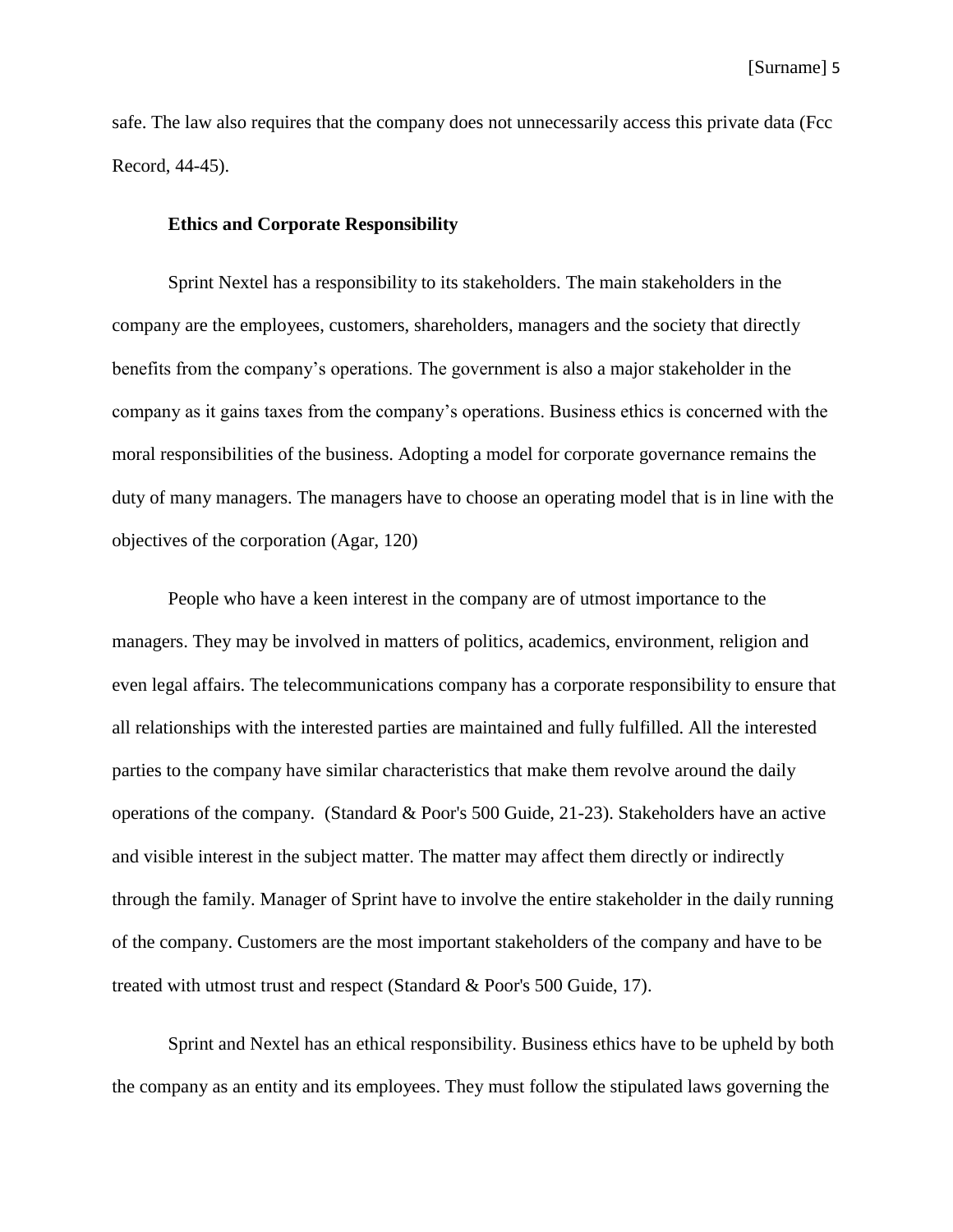running of the corporation. They have annual reports on their financial status that is made public for their stakeholders to see. This kind of business openness is a factor for their huge success as it minimizes the possibilities of unethical dealing and corruption.

## **Conclusion**

The company has to come up with unmatched marketing strategies. It also has to plan on how to deal with the tough questions that potential customers are likely to ask. Companies have to be above the quality offered by their competitors so that they can be successful in the business-to-business transactions. The Sprint Nextel Company has made tremendous efforts in marketing its products in the US and rural markets. It has overcome very many problems since it was established. This success can be attributed to the development of serious management strategies by the company's management team. Some of these strategies like the focus on detail and consumer demands that were developed emerged as the turnaround points for the company's success. The management teams that has been in charge over the years have done a great deal of work in raising the company to where it is today. Maintaining a trustworthy business relation with the various clients is key to the growth of the company's market. The company has to maintain the quality of their telecommunications it makes to keep its consumer clientele.